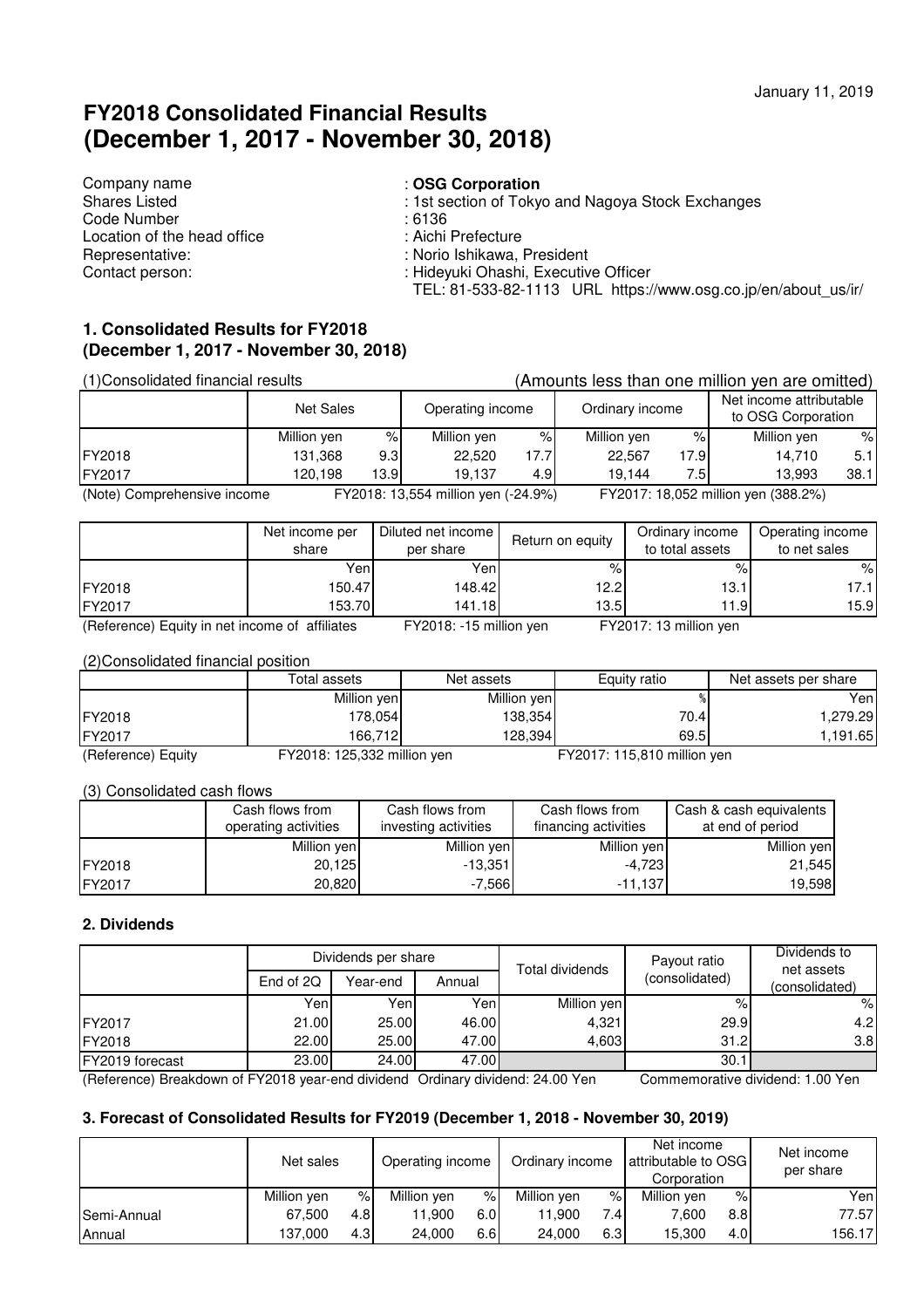#### **4. Others**

- (1) Changes in significant subsidiaries during the current period (Changes in specified subsidiaries that caused a change in the scope of consolidation) : None
- (2) Changes in accounting principles and accounting estimates and retrospective restatement
	- (i) Changes in accounting principles due to amendment to accounting standards: None
	- (ii) Changes other than (2)-(i) above: None
	- (iii) Changes in accounting estimates: None
	- (iv) Retrospective restatement: None
- (3) Number of shares issued and outstanding (common stock)
	- (i) Number of shares issued and outstanding at the end of each period (including treasury stock): FY2018: 98,061,519 shares
	- 97,853,340 shares (ii) Number of treasury stock at the end of each period:<br>FY2018: 91.331 shares FY2018: 91,331 shares 668.765 shares (iii) Average number of shares outstanding in each period: FY2018: 97,761,769 shares 91,044,736 shares

[Note regarding forecast]

The above forecasts for financial results are based on information available at the time this report was released. These forecasts and other forward-looking statements are not guarantees of future performance. Actual operating results may differ from the above forecasts due to known and unknown risks, uncertainties, and other factors.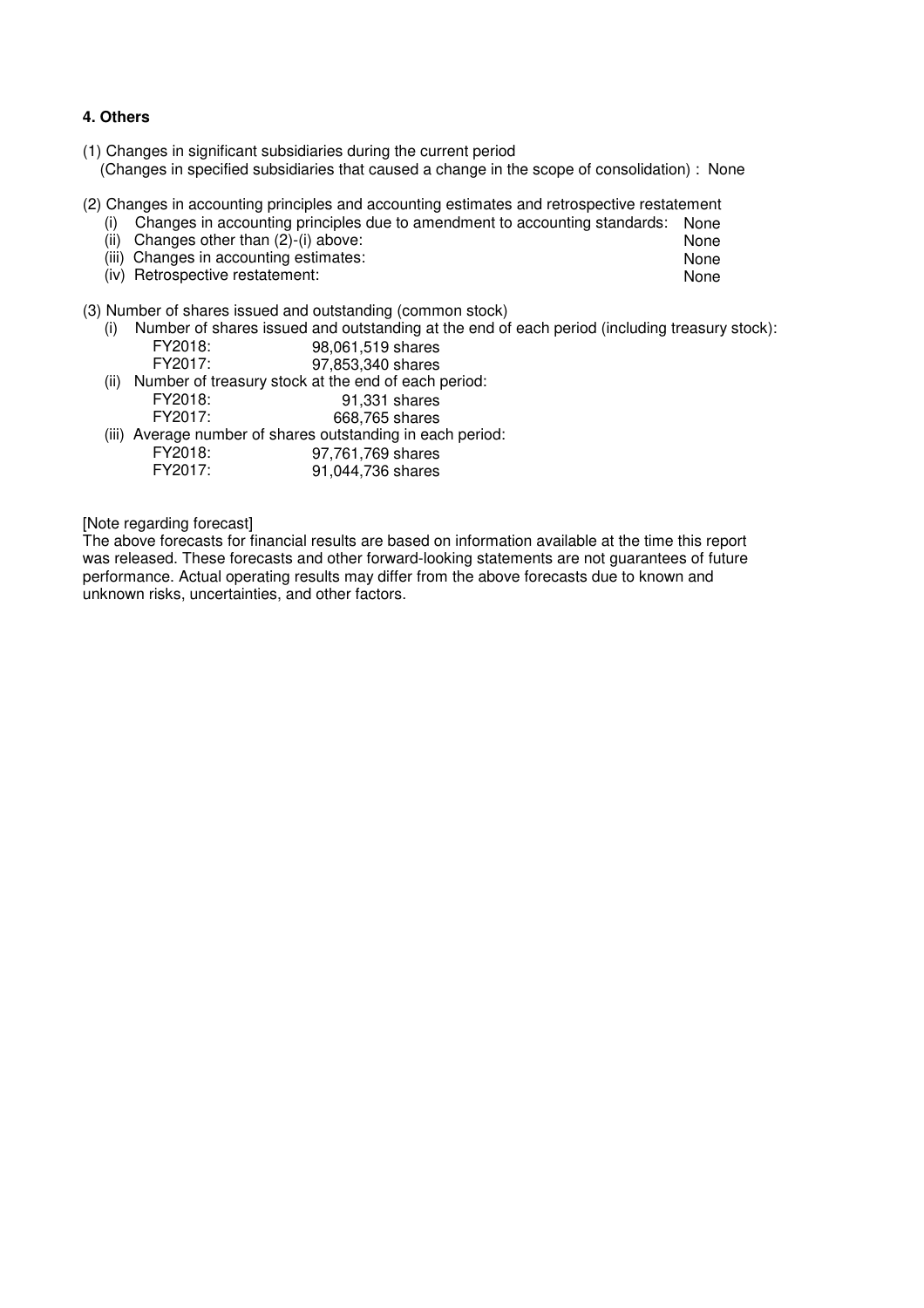#### Consolidated Summary Balance Sheet OSG Corporation

| Assets                              | (Million yen : amounts less than one million yen are omitted) |                     |        |  |  |
|-------------------------------------|---------------------------------------------------------------|---------------------|--------|--|--|
|                                     | FY2017                                                        | FY2018              | Change |  |  |
|                                     | As of Nov. 30, 2017                                           | As of Nov. 30, 2018 |        |  |  |
| <b>Current Assets</b>               |                                                               |                     |        |  |  |
| Cash and time deposits              | 21,204                                                        | 24,406              |        |  |  |
| Notes and accounts receivable       | 23,961                                                        | 25,128              |        |  |  |
| Marketable securities               | 0                                                             | $\Omega$            |        |  |  |
| Merchandise and finished goods      | 22,946                                                        | 24,237              |        |  |  |
| Work in process                     | 5,686                                                         | 7,443               |        |  |  |
| Raw materials and supplies          | 6,217                                                         | 7,121               |        |  |  |
| Deferred tax assets                 | 1,786                                                         | 1,676               |        |  |  |
| Other                               | 2,505                                                         | 2,781               |        |  |  |
| Allowance for doubtful accounts     | (240)                                                         | (198)               |        |  |  |
| <b>Total current assets</b>         | 84,069                                                        | 92,596              | 8,527  |  |  |
| <b>Fixed Assets</b>                 |                                                               |                     |        |  |  |
| <b>Tangible Assets</b>              |                                                               |                     |        |  |  |
| Building and structures             | 20,178                                                        | 19,871              |        |  |  |
| Machinery and equipment             | 30,891                                                        | 32,269              |        |  |  |
| Tools, furniture, and fixtures      | 2,260                                                         | 2,159               |        |  |  |
| Land                                | 15,102                                                        | 15,172              |        |  |  |
| Construction in progress            | 1,187                                                         | 2,748               |        |  |  |
| Other                               | 1                                                             | 4                   |        |  |  |
| Total tangible assets               | 69,622                                                        | 72,226              | 2,604  |  |  |
| Intangible Assets                   |                                                               |                     |        |  |  |
| Goodwill                            | 3,517                                                         | 3,367               |        |  |  |
| Other                               | 784                                                           | 633                 |        |  |  |
| Total intangible assets             | 4,301                                                         | 4,000               | (301)  |  |  |
| <b>Investments and Other Assets</b> |                                                               |                     |        |  |  |
| Investment securities               | 5,119                                                         | 4,610               |        |  |  |
| Investment in capital               | 920                                                           | 1,859               |        |  |  |
| Long-term loans                     | 398                                                           | 412                 |        |  |  |
| Deferred tax assets                 | 521                                                           | 715                 |        |  |  |
| Net defined benefit asset           | 58                                                            | 75                  |        |  |  |
| Other                               | 2,087                                                         | 1,937               |        |  |  |
| Allowance for doubtful accounts     | (387)                                                         | (381)               |        |  |  |
| Total investments and other assets  | 8,718                                                         | 9,229               | 511    |  |  |
| Total fixed assets                  | 82,642                                                        | 85,457              | 2,814  |  |  |
| Total                               | 166,712                                                       | 178,054             | 11,341 |  |  |
|                                     |                                                               |                     |        |  |  |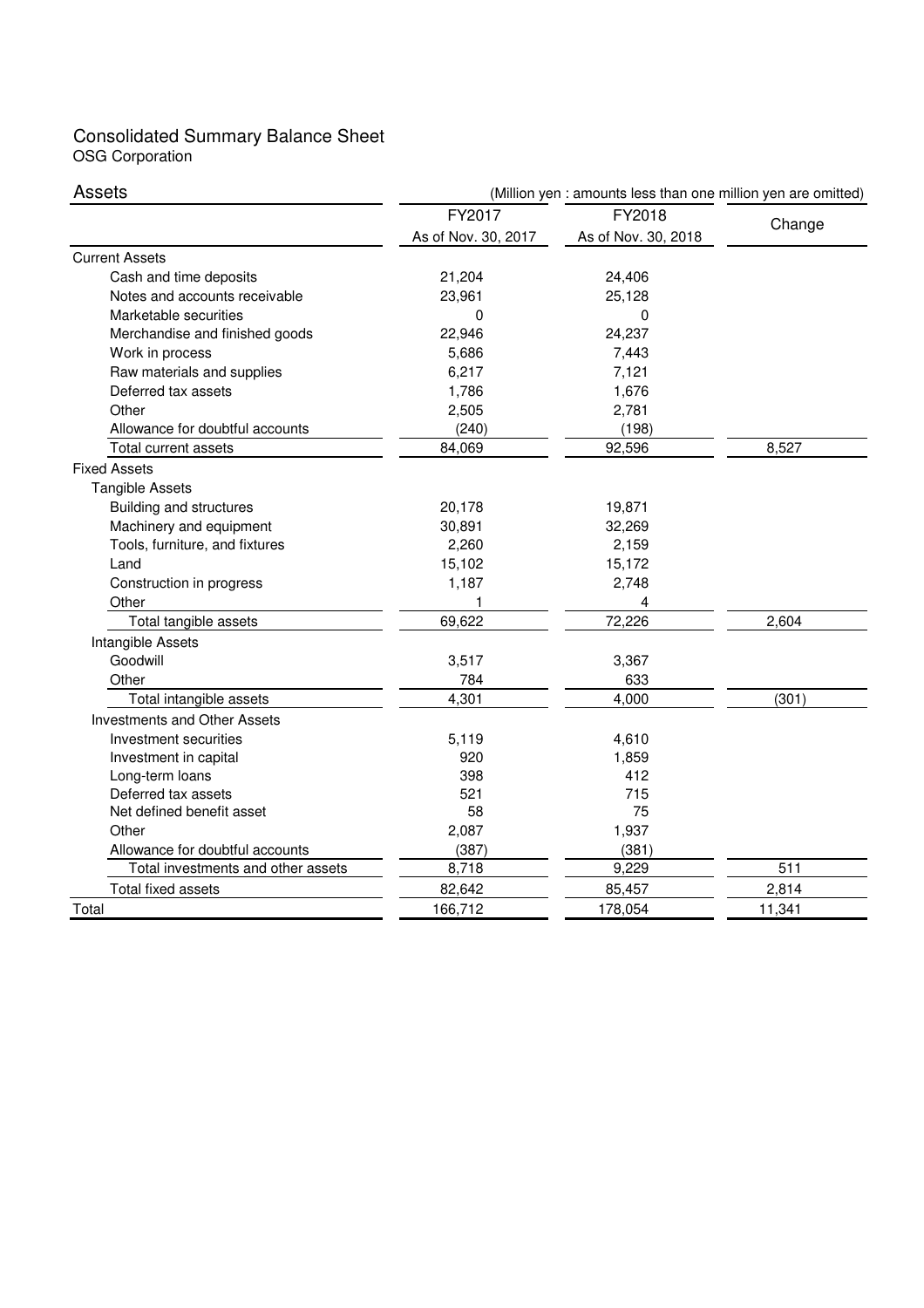# Consolidated Summary Balance Sheet OSG Corporation

| <b>Liabilities and Net Assets</b>              | (Million yen : amounts less than one million yen are omitted) |                     |          |  |  |  |
|------------------------------------------------|---------------------------------------------------------------|---------------------|----------|--|--|--|
|                                                | FY2017                                                        | FY2018              | Change   |  |  |  |
|                                                | As of Nov. 30, 2017                                           | As of Nov. 30, 2018 |          |  |  |  |
| <b>Current Liabilities</b>                     |                                                               |                     |          |  |  |  |
| Notes and accounts payable                     | 5,325                                                         | 6,067               |          |  |  |  |
| Short-term loans payable                       | 1,909                                                         | 2,282               |          |  |  |  |
| Current portion of long-term loans payable     | 421                                                           | 1,175               |          |  |  |  |
| Accrued expenses                               | 7,200                                                         | 7,878               |          |  |  |  |
| Income taxes payable                           | 3,458                                                         | 2,732               |          |  |  |  |
| Deferred tax liabilities                       | 0                                                             | 0                   |          |  |  |  |
| Reserve for directors' bonuses                 | 385                                                           | 390                 |          |  |  |  |
| Other                                          | 3,124                                                         | 3,675               |          |  |  |  |
| Total current liabilities                      | 21,826                                                        | 24,202              | 2,376    |  |  |  |
| Long-term Liabilities                          |                                                               |                     |          |  |  |  |
| Convertible bonds                              | 3,150                                                         | 1,860               |          |  |  |  |
| Long-term borrowings                           | 10,844                                                        | 10,294              |          |  |  |  |
| Deferred tax liabilities                       | 1,242                                                         | 986                 |          |  |  |  |
| Retirement allowance                           |                                                               |                     |          |  |  |  |
| for directors and corporate auditors           | 53                                                            | 27                  |          |  |  |  |
| Liabilities for employees' retirement benefits | 395                                                           | 511                 |          |  |  |  |
| Other                                          | 804                                                           | 1,815               |          |  |  |  |
| Total long-term liabilities                    | 16,491                                                        | 15,496              | (994)    |  |  |  |
| <b>Total liabilities</b>                       | 38,318                                                        | 39,699              | 1,381    |  |  |  |
| <b>Shareholders' Equity</b>                    |                                                               |                     |          |  |  |  |
| Common stock                                   | 11,954                                                        | 12,124              |          |  |  |  |
| Capital surplus                                | 13,492                                                        | 13,662              |          |  |  |  |
| Retained earnings                              | 90,308                                                        | 100,260             |          |  |  |  |
| Treasury stock                                 | (1,229)                                                       | (161)               |          |  |  |  |
| Total shareholders' equity                     | 114,526                                                       | 125,886             | 11,359   |  |  |  |
| Accumulated other comprehensive income         |                                                               |                     |          |  |  |  |
| Unrealized gain on                             |                                                               |                     |          |  |  |  |
| available-for-sale securities                  | 2,019                                                         | 1,608               |          |  |  |  |
| Deferred loss on                               |                                                               |                     |          |  |  |  |
| derivatives under hedge accounting             | (0)                                                           |                     |          |  |  |  |
| Foreign currency translation adjustments       | (735)                                                         | (2, 161)            |          |  |  |  |
| Total accumulated other comprehensive income   | 1,283                                                         | (553)               | (1, 837) |  |  |  |
| Subscription rights to shares                  | 13                                                            | 13                  |          |  |  |  |
| Noncontrolling interests                       | 12,570                                                        | 13,008              | 437      |  |  |  |
| Total net assets                               | 128,394                                                       | 138,354             | 9,960    |  |  |  |
| Total liabilities and net assets               | 166,712                                                       | 178,054             | 11,341   |  |  |  |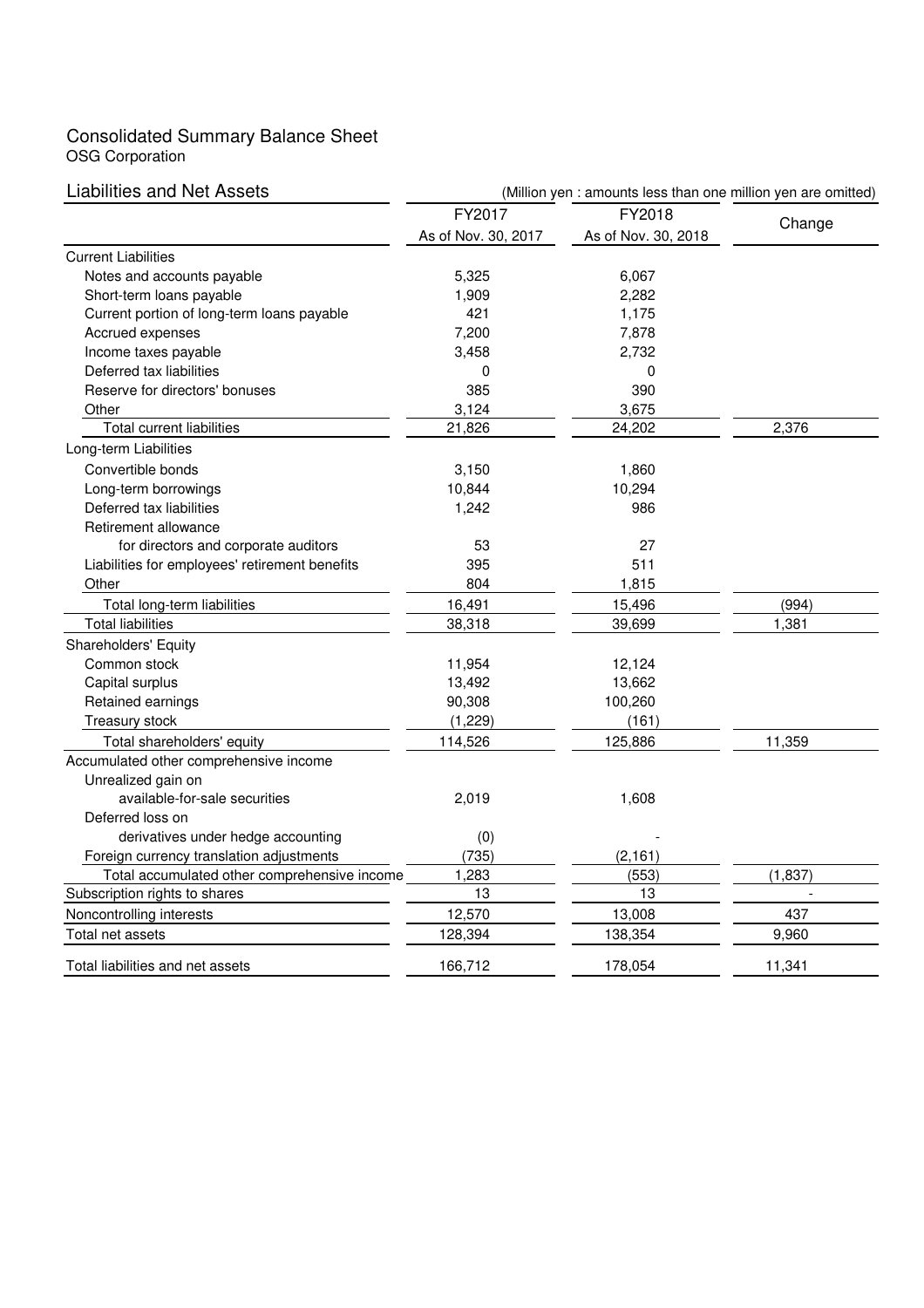# Consolidated Summary Statement of Income OSG Corporation

| USG COIPOIALION                                     | (Million yen : amounts less than one million yen are omitted) |                            |         |  |
|-----------------------------------------------------|---------------------------------------------------------------|----------------------------|---------|--|
|                                                     | FY2017                                                        | FY2018                     |         |  |
|                                                     | $(2016/12/1 - 2017/11/30)$                                    | $(2017/12/1 - 2018/11/30)$ | Change  |  |
| <b>Net Sales</b>                                    | 120,198                                                       | 131,368                    | 11,170  |  |
| <b>Cost of Sales</b>                                | 69,711                                                        | 74,833                     | 5,121   |  |
| Gross profit                                        | 50,486                                                        | 56,535                     | 6,048   |  |
| Selling, general and administrative expenses        | 31,349                                                        | 34,015                     | 2,665   |  |
| Operating income                                    | 19,137                                                        | 22,520                     | 3,383   |  |
| Other Income                                        |                                                               |                            |         |  |
| Interest income                                     | 188                                                           | 217                        |         |  |
| Dividend income                                     | 124                                                           | 105                        |         |  |
| Purchase discounts                                  | 37                                                            | 45                         |         |  |
| Equity in earnings of affiliates                    | 13                                                            |                            |         |  |
| Foreign exchange gain                               | 276                                                           |                            |         |  |
| Subsidy income                                      |                                                               | 249                        |         |  |
| Other                                               | 533                                                           | 846                        |         |  |
| Total other income                                  | 1,174                                                         | 1,463                      | 288     |  |
| <b>Other Expenses</b>                               |                                                               |                            |         |  |
| Interest expense                                    | 129                                                           | 164                        |         |  |
| Sales discounts                                     | 715                                                           | 817                        |         |  |
| Equity in losses of affiliates                      |                                                               | 15                         |         |  |
| Foreign exchange loss                               |                                                               | 119                        |         |  |
| Other                                               | 322                                                           | 297                        |         |  |
| Total other expenses                                | 1,167                                                         | 1,415                      | 247     |  |
| Ordinary income                                     | 19,144                                                        | 22,567                     | 3,423   |  |
| Extraordinary income                                |                                                               |                            |         |  |
| Gain on sales of tangible assets                    | 321                                                           |                            |         |  |
| Gain on sales of investment securities              | 1,887                                                         |                            |         |  |
| Total extraordinary income                          | 2,209                                                         |                            | (2,209) |  |
| <b>Extraordinary loss</b>                           |                                                               |                            |         |  |
| Amortization of goodwill                            | 266                                                           |                            |         |  |
| Total extraordinary loss                            | 266                                                           |                            | (266)   |  |
| Income before income taxes                          | 21,086                                                        | 22,567                     | 1,480   |  |
| Income taxes                                        |                                                               |                            |         |  |
| Current                                             | 6,533                                                         | 7,111                      |         |  |
| Deferred                                            | (266)                                                         | (184)                      |         |  |
| Total income taxes                                  | 6,267                                                         | 6,926                      | 659     |  |
| Net income                                          | 14,819                                                        | 15,641                     | 821     |  |
| Net income attributable to noncontrolling interests | 825                                                           | 930                        | 104     |  |
| Net income attributable to OSG Corporation          | 13,993                                                        | 14,710                     | 716     |  |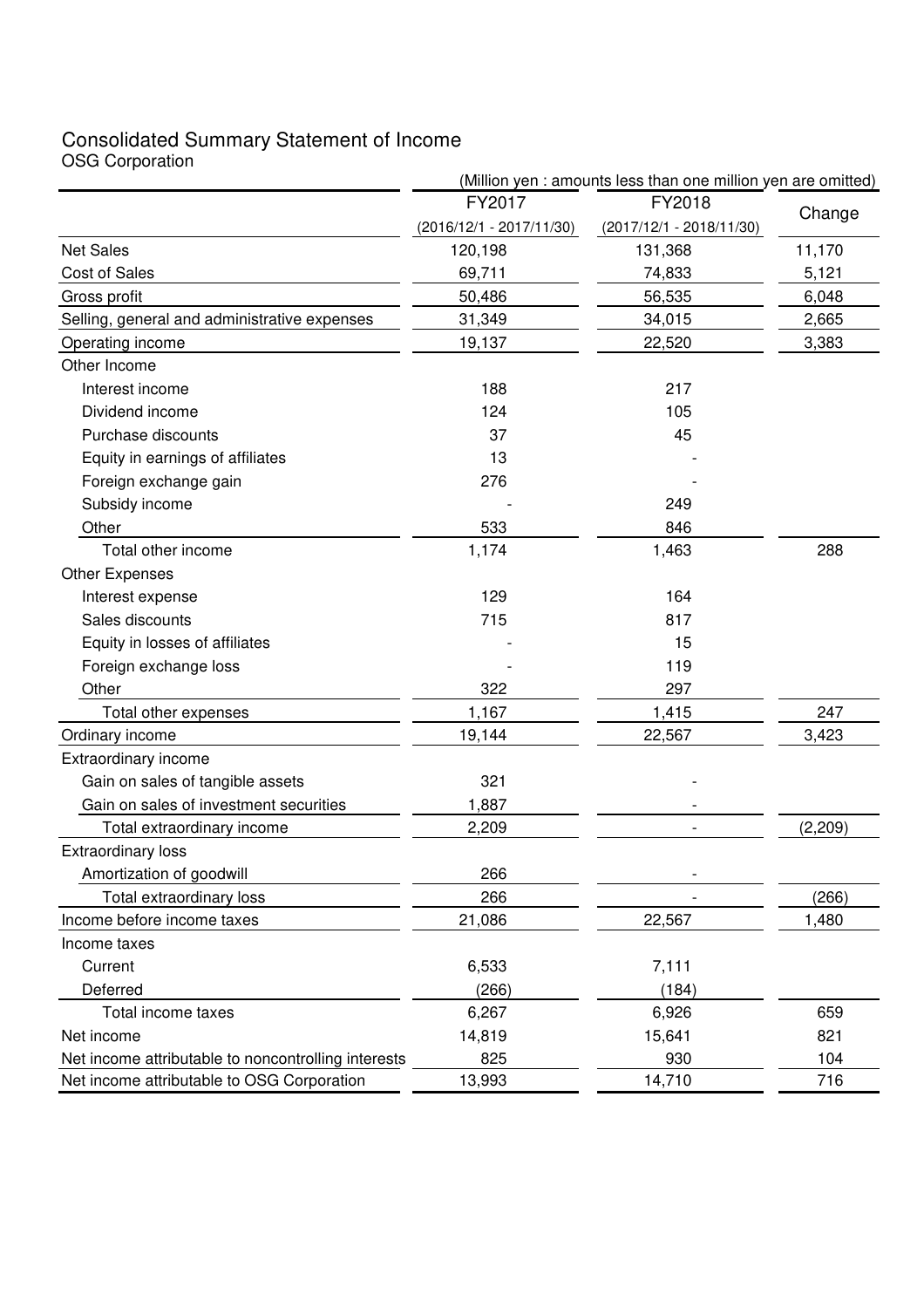# Consolidated Statement of Comprehensive Income

| <b>OSG Corporation</b>                                        |                                    |                                                                                                       |          |
|---------------------------------------------------------------|------------------------------------|-------------------------------------------------------------------------------------------------------|----------|
|                                                               | FY2017<br>(2016/12/1 - 2017/11/30) | (Million yen : amounts less than one million yen are omitted)<br>FY2018<br>$(2017/12/1 - 2018/11/30)$ | Change   |
| Net Income                                                    | 14,819                             | 15,641                                                                                                | 821      |
| Other Comprehensive Income                                    |                                    |                                                                                                       |          |
| Unrealized gain (loss) on available-for-sale securities       | (240)                              | (414)                                                                                                 |          |
| Deferred gain (loss) on derivatives under hedge accounting    | 0                                  |                                                                                                       |          |
| Foreign currency translation adjustments                      | 3,466                              | (1,672)                                                                                               |          |
| Share of other comprehensive income in associates             |                                    | (0)                                                                                                   |          |
| Total other comprehensive income                              | 3,233                              | (2,086)                                                                                               | (5,319)  |
| Comprehensive Income                                          | 18,052                             | 13,554                                                                                                | (4, 497) |
| (Breakdown)                                                   |                                    |                                                                                                       |          |
| Comprehensive Income attributable to OSG Corporation          | 16,447                             | 12,877                                                                                                |          |
| Comprehensive Income attributable to noncontrolling interests | 1,605                              | 677                                                                                                   |          |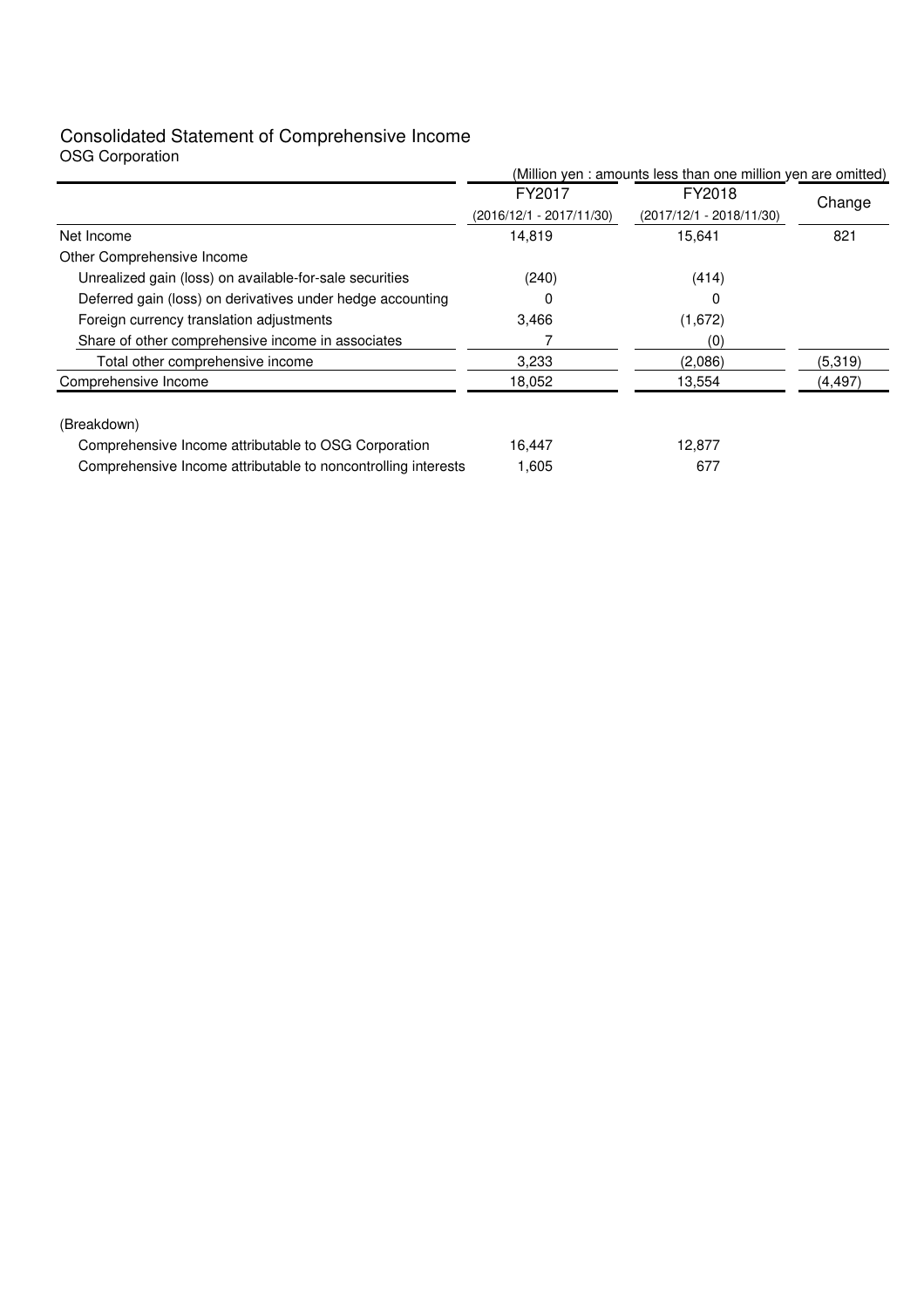# Consolidated Summary Statement of Cash Flows OSG Corporation

| USG COIPOIAIIOH<br>(Million yen : amounts less than one million yen are omitted)                         |                          |                            |  |  |  |
|----------------------------------------------------------------------------------------------------------|--------------------------|----------------------------|--|--|--|
|                                                                                                          |                          |                            |  |  |  |
|                                                                                                          | FY2017                   | FY2018                     |  |  |  |
|                                                                                                          | (2016/12/1 - 2017/11/30) | $(2017/12/1 - 2018/11/30)$ |  |  |  |
| <b>Operating Activities:</b><br>Income before income taxes                                               | 21,086                   | 22,567                     |  |  |  |
| Depreciation and amortization                                                                            | 8,612                    | 9,100                      |  |  |  |
| Amortization of goodwill                                                                                 | 817                      | 477                        |  |  |  |
| Change in allowance for doubtful receivables                                                             | 42                       | (16)                       |  |  |  |
| Change in liability for directors' bonuses                                                               | (70)                     | (1)                        |  |  |  |
| Change in liability for employees' retirement benefits                                                   | (20)                     | 69                         |  |  |  |
| Change in retirement allowance for directors and corporate auditors                                      | (54)                     | (42)                       |  |  |  |
| Interest and dividend income                                                                             | (313)                    | (322)                      |  |  |  |
| Interest expense                                                                                         | 129                      | 164                        |  |  |  |
| Equity in loss (earnings) of an associated company                                                       | (13)                     | 15                         |  |  |  |
| Gain on sales of tangible assets                                                                         | (321)                    |                            |  |  |  |
| Gain on sales of investment securities                                                                   | (1,887)                  |                            |  |  |  |
| Change in notes and accounts receivable                                                                  | (1,690)                  | (1, 494)                   |  |  |  |
| Change in inventories                                                                                    | (1, 147)                 | (3,854)                    |  |  |  |
| Change in notes and accounts payable                                                                     | (253)                    | 768                        |  |  |  |
| Change in accrued expenses                                                                               | 584                      | 593                        |  |  |  |
| Other - net                                                                                              | 688                      | (725)                      |  |  |  |
| Sub-total                                                                                                | 26,189                   | 27,300                     |  |  |  |
| Interest and dividend income received                                                                    | 308                      | 310                        |  |  |  |
| Interest expense paid                                                                                    | (132)                    | (125)                      |  |  |  |
| Payments for directors' retirement benefits and condolence money                                         | (1,018)                  |                            |  |  |  |
| Income taxes - paid                                                                                      | (4, 525)                 | (7, 359)                   |  |  |  |
| Net cash provided by operating activities                                                                | 20,820                   | 20,125                     |  |  |  |
| <b>Investing Activities:</b>                                                                             |                          |                            |  |  |  |
| Payments for time deposits                                                                               | (1,500)                  | (2,788)                    |  |  |  |
| Proceeds from refund of time deposits                                                                    | 1,414                    | 1,480                      |  |  |  |
| Proceeds from redemption of marketable securities                                                        | 0                        | 0                          |  |  |  |
| Purchases of investment securities                                                                       | (265)                    | (243)                      |  |  |  |
| Proceeds from sales of investment securities                                                             | 3,527                    | 78                         |  |  |  |
| Acquisitions of property, plant and equipment                                                            | (9, 494)                 | (11, 464)                  |  |  |  |
| Proceeds from sales of property, plant and equipment                                                     | 1,037                    | 406                        |  |  |  |
| Acquisitions of intangible assets                                                                        | (161)                    | (105)                      |  |  |  |
| Payment for purchase of subsidiaries' stock                                                              | (1,073)                  | (620)                      |  |  |  |
| Purchase of investments in subsidiaries                                                                  |                          |                            |  |  |  |
| resulting in change in scope of consolidation                                                            | (655)                    |                            |  |  |  |
| Other - net                                                                                              | (395)                    | (94)                       |  |  |  |
| Net cash used in investing activities                                                                    | (7, 566)                 | (13, 351)                  |  |  |  |
| <b>Financing Activities:</b>                                                                             |                          |                            |  |  |  |
| Change in short-term borrowings - net                                                                    | (6, 204)                 | 424                        |  |  |  |
| Proceeds from long-term borrowings                                                                       | 614                      | 420                        |  |  |  |
| Repayments of long-term borrowings                                                                       | (542)                    | (539)                      |  |  |  |
| Purchase of investments in subsidiaries                                                                  |                          |                            |  |  |  |
| resulting in no change in scope of consolidation                                                         | (219)                    | (26)                       |  |  |  |
| Purchase of treasury stock                                                                               | (5)                      | (4)                        |  |  |  |
| Dividends paid                                                                                           | (4, 411)                 | (4,581)                    |  |  |  |
| Dividends paid to noncontrolling interests                                                               | (367)                    | (416)                      |  |  |  |
| Net cash used in financing activities                                                                    | (11, 137)                | (4, 723)                   |  |  |  |
|                                                                                                          |                          |                            |  |  |  |
| Effect of exchange rate change on cash and cash equivalents<br>Net increase in cash and cash equivalents | 540<br>2,658             | (333)<br>1,716             |  |  |  |
| Cash and cash equivalents at beginning of year                                                           | 16,555                   | 19,598                     |  |  |  |
| Cash and cash equivalents from newly consolidated subsidiaries                                           | 300                      | 229                        |  |  |  |
| Increase in cash and cash equivalents                                                                    |                          |                            |  |  |  |
| resulting from merger with unconsolidated subsidiaries                                                   | 84                       |                            |  |  |  |
| Cash and cash equivalents at end of year                                                                 | 19,598                   | 21,545                     |  |  |  |